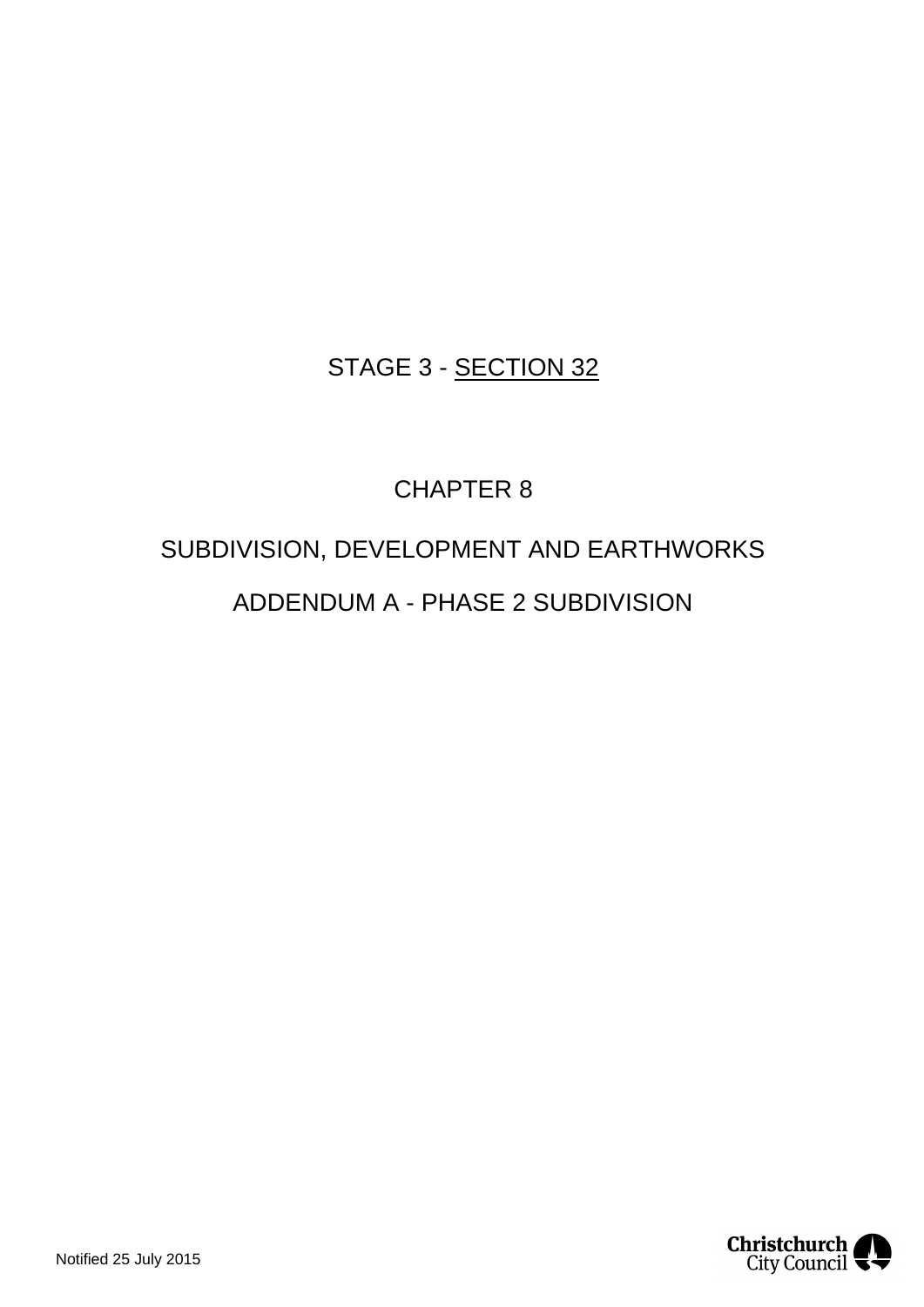## **CONTENTS**

| 1. STRATEGIC CONTEXT PRESENTING CONTEXT 2                                                                     |  |
|---------------------------------------------------------------------------------------------------------------|--|
|                                                                                                               |  |
| 3. SCALE AND SIGNIFICANCE EVALUATION                                                                          |  |
| 4. EVALUATION OF OBJECTIVES (and the contract of the contract of the contract of the contract of the contract |  |
|                                                                                                               |  |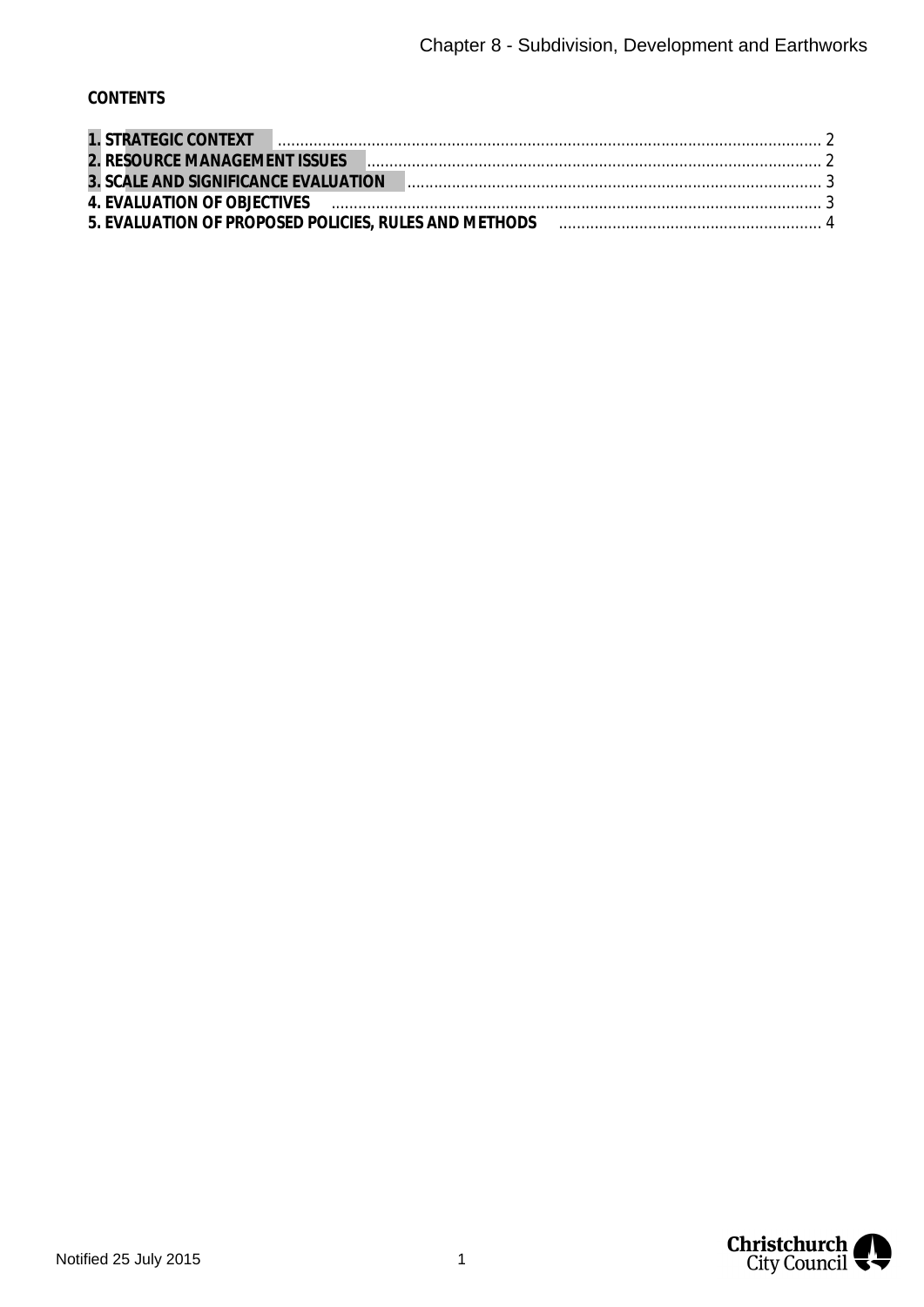#### <span id="page-2-0"></span>**1. STRATEGIC CONTEXT**

#### **1.1 PURPOSE AND SCOPE OF THE SUBDIVISION, DEVELOPMENT AND EARTHWORKS CHAPTER**

The purpose of the Subdivision, Development and Earthworks Chapter is set out ion the main body of this s32 report. For clarity, the chapter in this current phase (two) reviews:

- Rules for Living G;
- · Remaining residential and other zones;
- · Consideration of Hazards provisions for subdivision (in response to the Natural Hazards Chapter being prepared in Phase 1);
- · Heritage, notable and heritage trees, and landscape provisions; and
- Earthworks provisions.

#### **1.2 PROPOSED DISTRICT PLAN: OVERVIEW AND SYNOPSIS**

The overview and synopsis of the Subdivision, Development and Earthworks chapter is set out in the main body of this Section 32 Report.

The strategic planning documents in Section 2 of this report highlight the need to update current subdivision provisions to better provide for the protection of significant natural, cultural and historic heritage, subdivision design and amenity and servicing and road network infrastructure.

**Appendix 1** sets out the linkages between all provisions in the Subdivisions chapter (including phase 2 provisions).

**1.3 RESEARCH**

As described in the main body of this Section 32 Report.

#### <span id="page-2-1"></span>**2. RESOURCE MANAGEMENT ISSUES**

# **2.1 STRATEGIC PLANNING DOCUMENTS**

As described in the main body of this Section 32 Report.

**2.2**

#### **RESOURCE MANAGEMENT ISSUE 1 – PROTECTION OF SIGNIFICANT NATURAL, CULTURAL AND HISTORIC HERITAGE**

The district contains many significant natural, cultural and historic heritage places. Subdivision can have either temporary effects and/or permanent effects on these places, including the positive effects of their protection. Many of these places require recognition or protection through sections 6 or 7 of the RMA. Current provisions do not adequately manage these adverse effects to achieve the level of protection required by the RMA, and address the requirements contained in other more recent statutory documents. Objectives and policies were included in this regard in phase 1 and the rules to enable these have been proposed as part of Phase 2.

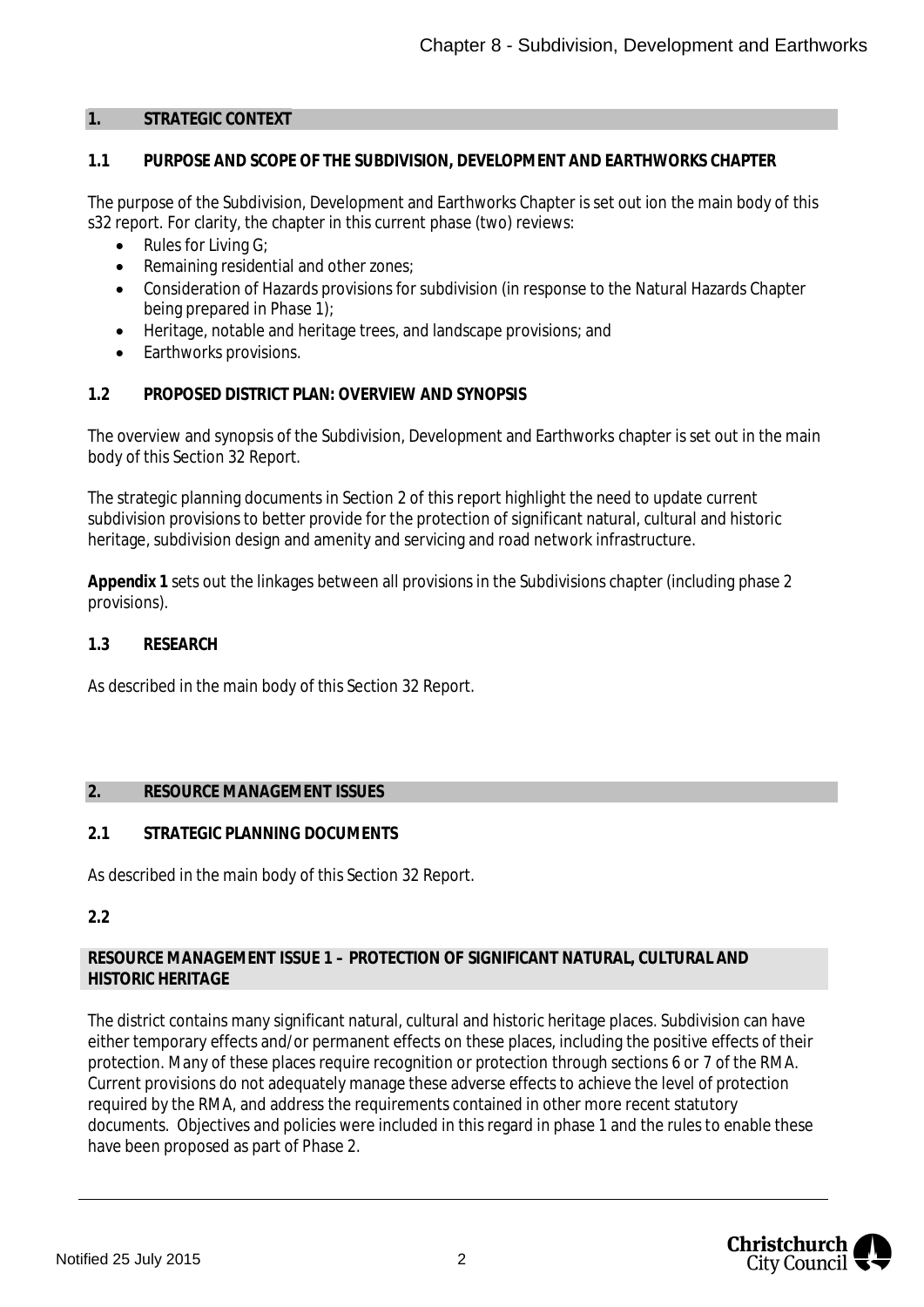## **2.3**

#### **RESOURCE MANAGEMENT ISSUE 2 –PROVISION FOR GOOD DESIGN AND AMENITY**

The places in which people live, work and play exist on a platform created through the subdivision process. The design of these areas is critical in ensuring these places and pleasant and practical.

The existing objectives and policies only address design and amenity in a peripheral way. These are important issues because the design and layout of the subdivided land needs to promote sustainable patterns of land use as well as enabling land use to occur in a manner which responds to the context of the site and provides a platform for a quality built environment.

The report prepared by Context Urban Design (attached) highlights the need to enhance these provisions.

Phase 2 adds to the Chapter the reviewed Living G provisions in particular.

## **2.4**

**RESOURCE MANAGEMENT ISSUE 3 – OUTDATED PLANNING FOR SERVICING AND ROAD NETWORK INFRASTRUCTURE THROUGH SUBDIVISION**

The planning of servicing and road network infrastructure for subdivisions impacts on the quality of environmental outcomes for communities and efficient functioning of areas of the city, and has flow on environmental, social and economic effects for the wider district.

Some servicing and road network infrastructure-related subdivision provisions in the current Plans no longer align with current Council management of infrastructure, particularly as a result of the amalgamation of the Christchurch City and Banks Peninsula Territorial Authorities. Specific examples of changes in Council management include the preparation of the Development Contributions Policy, storm water management practices, and shifts in transport policy. The significant increase in subdivisions during the rebuild and issues of future resilience of infrastructure following the Canterbury Earthquakes makes improved controls and guidance important.

It is noted that the Council may, through conditions of consent, provide opportunity for infrastructure to be vested with Council to depart from the specifications in the Infrastructure Design Standard.

#### <span id="page-3-0"></span>**3. SCALE AND SIGNIFICANCE EVALUATION**

There are no significant policy shifts as part of Phase 2 of this chapter.

#### <span id="page-3-1"></span>**4. EVALUATION OF OBJECTIVES**

No significant amendments to objectives are proposed through Phase 2 of this chapter. Refer to the main body of this report for the evaluation required under section 32(1)(a) of the RMA in terms of the extent to which the objectives are the most appropriate way to achieve the purpose (section 5) of the Act.

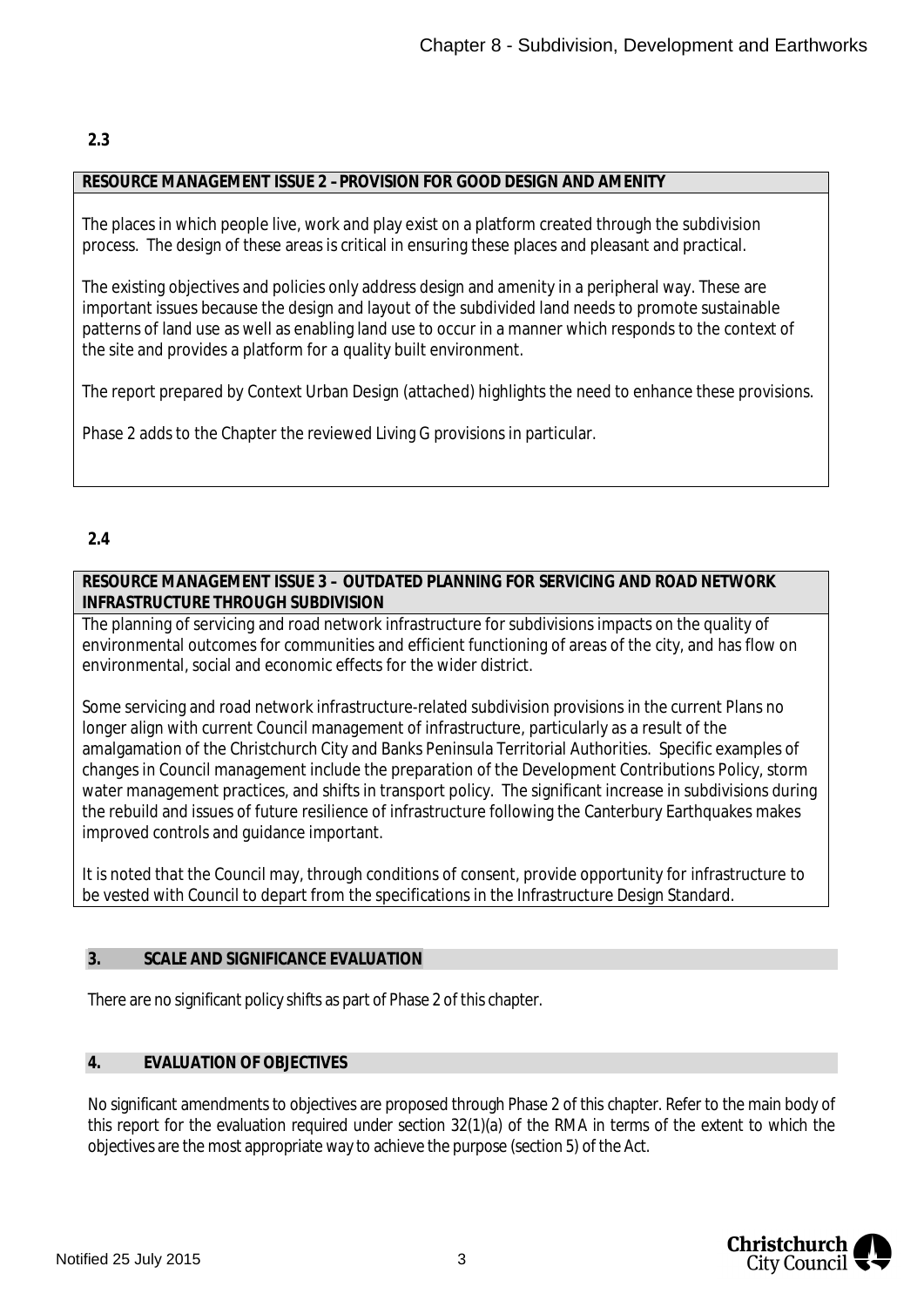#### <span id="page-4-0"></span>**5. EVALUATION OF PROPOSED POLICIES, RULES AND METHODS**

Section 32(1)(b) requires an evaluation of whether the provisions are the most appropriate way to achieve the objectives by identifying other reasonable practicable options, assessing the efficiency and effectiveness of the provisions in achieving the objectives, and summarising the reasons for deciding on the provisions.

The assessment must identify and assess the benefits and costs of environmental, economic, social and cultural effects that are anticipated from the implementation of the provisions, including opportunities for economic growth and employment. The assessment must if practicable quantify the benefits and costs and assess the risk of acting or not acting if there is uncertain or insufficient information available about the subject matter.

No significant amendments to policies are proposed through Phase 2 of this chapter, however, a number of new rules and amendments to existing rules are proposed. These changes fall into three categories:

- 1) administrative or consequential changes and changes to zone names;
- 2) roll-over of zone provisions rules relating to a specific zone, outline development plan area, overlays or significant features; and
- 3) removed deferrals.

These are addressed in the following paragraphs.

**5.1 Administrative or consequential changes and changes to zone names**

None of these changes have a significant effect on the evaluation of proposed policies and rules as set out in the main body of this report. They are, however, necessary to ensure the plan as a whole is legible.

**5.2 Roll-over of zone provisions**

There are a number of zones, overlays or areas which have specific subdivision rules. These have largely come about through plan changes or court decisions and include:

| ZONE, OVERLAY OR AREA                     | COMMENT                                                                                                                                                                                                                                                                                                                                                                                                                                                                                           |
|-------------------------------------------|---------------------------------------------------------------------------------------------------------------------------------------------------------------------------------------------------------------------------------------------------------------------------------------------------------------------------------------------------------------------------------------------------------------------------------------------------------------------------------------------------|
| Living G zones                            | Living G zone provisions were included through various plan changes and<br>are, in part, tailored to each subzone. There are, however, a large number<br>of rules for Living G relating to servicing and roading that are not specific<br>and which effectively replicate draft rules in section 8.3.4 of the<br>subdivision chapter. These aside, the Living G rules are proposed to be<br>reformatted, renamed, and carried over.                                                               |
|                                           | None of these changes have a significant effect on the evaluation of<br>proposed policies and rules as set out in the main body of this report<br>except to note that it is important to avoid changing the parameters for<br>the developers of these areas when development planning is potentially<br>underway.                                                                                                                                                                                 |
|                                           | The reformatted subdivision provisions for Living G require consent as<br>does all subdivision, however, the number and extent of provisions has<br>been reduced, noting that it is important for these provisions to remain<br>largely unchanged to avoid derailing plans already underway for Living G<br>zoned land. Notification status has not been altered through Phase 2, with<br>the consent for restricted discretionary activities not requiring written<br>approvals or notification. |
| Various outline development<br>plan areas | There are in the City and Banks Plans a number of other zones which are<br>provided for specifically. In the City these are largely on the Port Hills. A                                                                                                                                                                                                                                                                                                                                          |

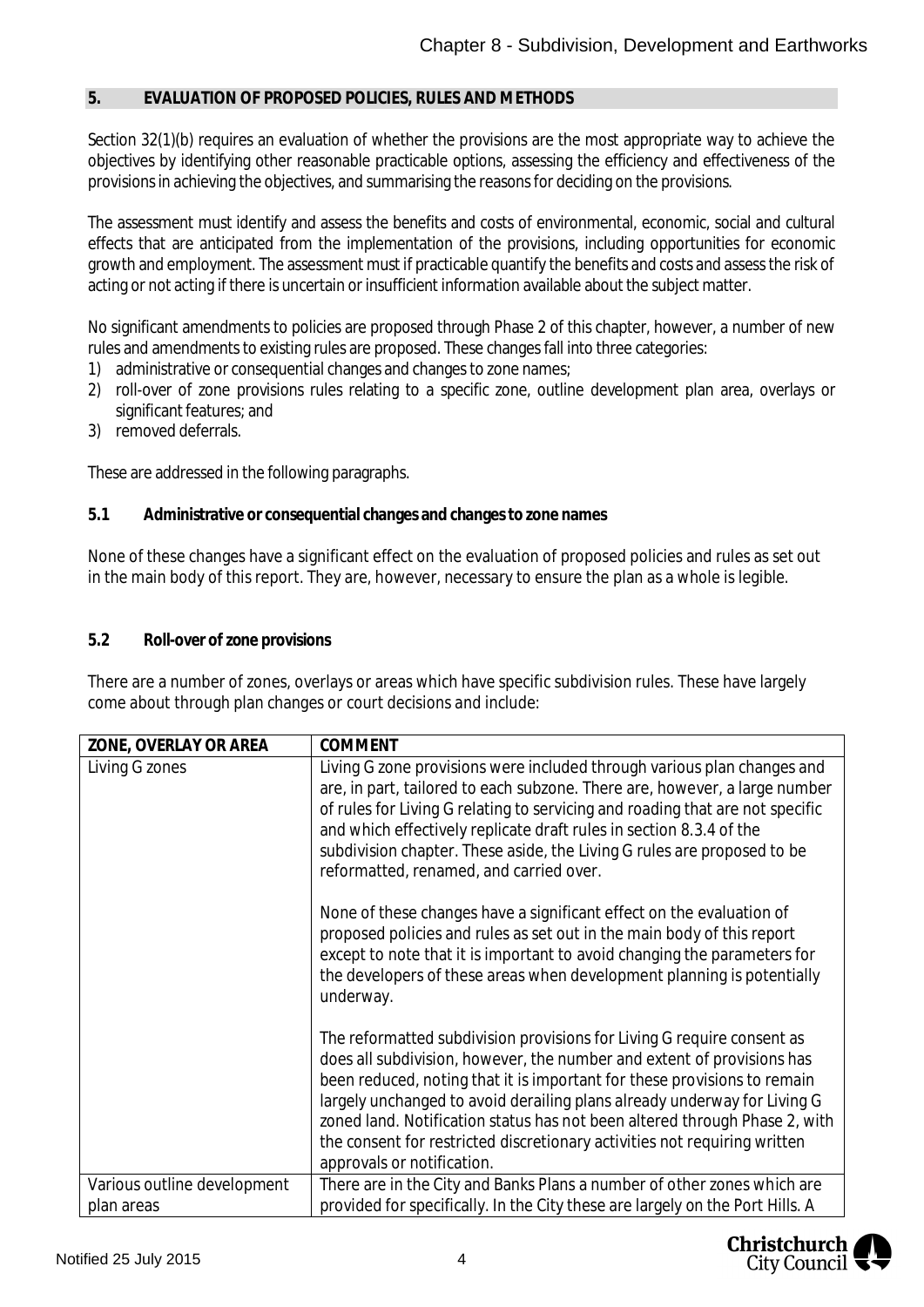|                               | significant number of the Port Hills zones are deferred for servicing        |
|-------------------------------|------------------------------------------------------------------------------|
|                               | reasons and are discussed at 5.3 below.                                      |
|                               |                                                                              |
|                               | As with Living G zones, there tends to be a suite of rules for these outline |
|                               | development plan areas, many of which overlap with draft rules in section    |
|                               | 8.3.4 of the subdivision chapter. A significant number of the rules are also |
|                               | essentially consent conditions and are not appropriate in a district plan.   |
|                               |                                                                              |
|                               | These rules aside, these zone rules are proposed to be reformatted and       |
|                               | carried over. None of these changes have a significant effect on the         |
|                               | evaluation of proposed policies and rules as set out in the main body of     |
|                               | this report.                                                                 |
|                               |                                                                              |
|                               | The reformatted subdivision provisions for these areas again require         |
|                               | consent, however, the number and extent of provisions has been               |
|                               |                                                                              |
|                               | reduced. Notification status has not been altered through Phase 2, with      |
|                               | the consent for restricted discretionary activities not requiring written    |
|                               | approvals or notification.                                                   |
| Rural Banks Peninsula         | The existing Banks Peninsula District Plan includes a series of minimum      |
| subdivision                   | net area requirements for the rural areas. These have been clarified and     |
|                               | simplified but the intent remains. None of these changes have a              |
|                               | significant effect on the evaluation of proposed policies and rules as set   |
|                               | out in the main body of this report. The Section 32 Report for the Rural     |
|                               | Chapter is also relevant.                                                    |
|                               |                                                                              |
|                               | The reformatted subdivision provisions for these areas again require         |
|                               | consent. The Banks Peninsula Plan contained few provisions for rural         |
|                               | subdivision and so little scope to reduce the number and extent of           |
|                               | provisions. Notification status has not been altered through Phase 2, with   |
|                               | the consent for restricted discretionary activities not requiring written    |
|                               | approvals or notification.                                                   |
| Natural and Cultural Heritage | Phase 2 includes the Natural and Cultural Heritage Chapter and this has      |
|                               | resulted in a number of rules being included in the Subdivision Chapter      |
|                               | also. These are largely a roll-over, however, there is a new rule proposed   |
|                               | to give effect to Policy 8.1.1.2(2) relating to environmental compensation.  |
|                               | None of these changes have a significant effect on the evaluation of         |
|                               | proposed policies and rules as set out in the main body of this report.      |
|                               |                                                                              |
|                               | The reformatted subdivision provisions for these areas again require         |
|                               |                                                                              |
|                               | consent, however, the number and extent of provisions has been               |
|                               | minimised through including Matters of Discretion rather than standards,     |
|                               | where practicable. Notification status has not been altered through Phase    |
|                               | 2, with the consent for restricted discretionary activities not requiring    |
|                               | written approvals or notification.                                           |
| <b>Taylors Mistake Baches</b> | The provisions are essentially a roll-over of the provisions inserted into   |
|                               | the City Plan by the Environment Court. This extends to activity status.     |

#### **5.3 Deferred Zones**

Both existing plans include deferred zones. In the City these tend to be in areas where additional servicing infrastructure is required before connection to Council systems. Again, there tends to be a suite of rules for these zones, many of which overlap with draft rules in section 8.3.4 of the Subdivision Chapter. A significant number of the rules are also essentially consent conditions and are not appropriate in a district plan.